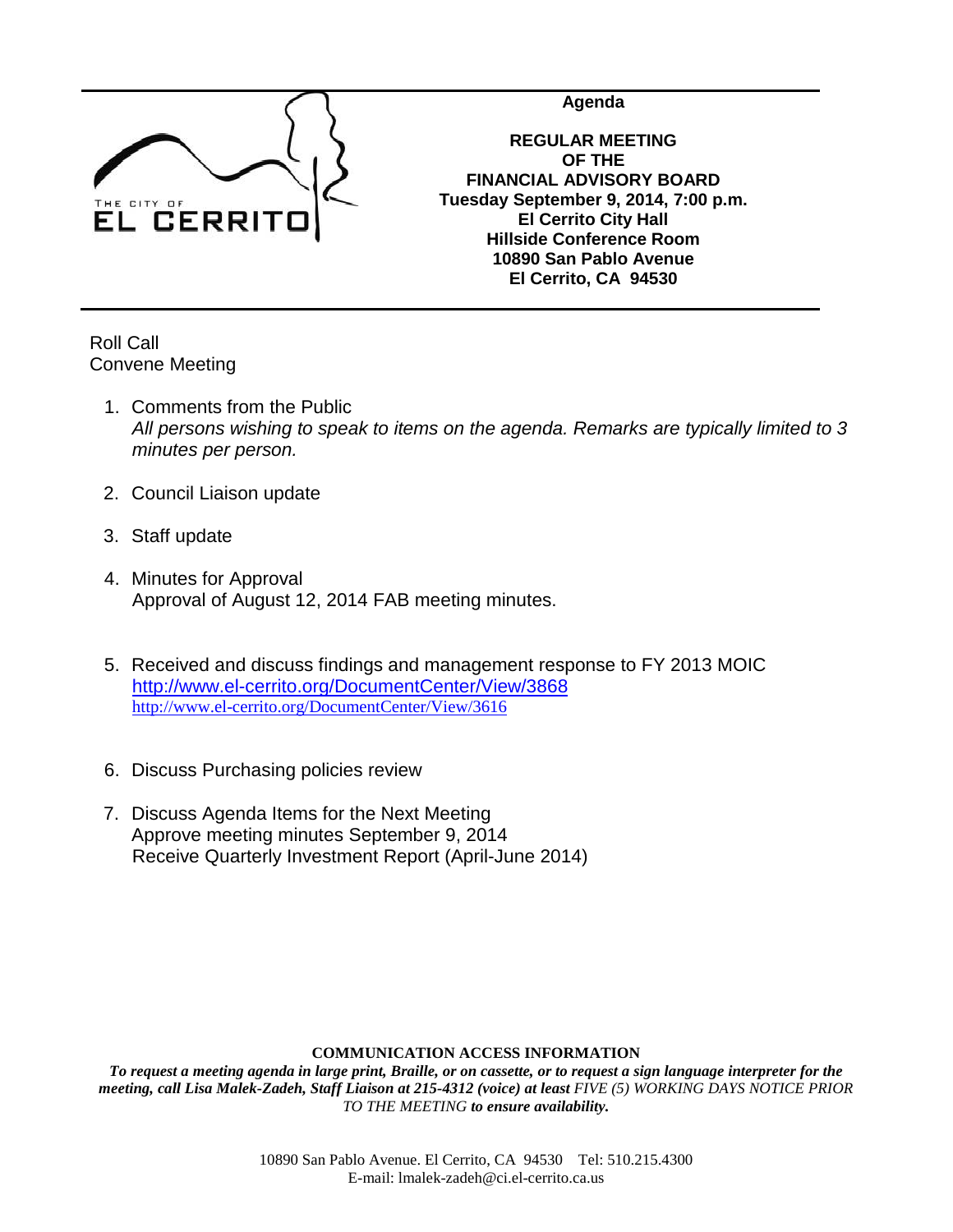

Roll Call: Present: Boardmembers, Bartke, Kronenberg, Patterson and Crump present. Absent: Vranich

Council Liaison Present: Mayor Abelson Staff Liaison Present: Lisa Malek-Zadeh

- 1. Comments from the Public No comments from the public that was present.
- 2. No Council Liaison report given as all of the updates were already on the agenda.
- 3. Staff Update status employee contract negotiations and issuance of FY 2014-15 of Tax Anticipation Notes.

The City's Finance Director, Ms. Malek-Zadeh provided a summary of the approved changes PERS contributions and COLAs to the MOUS with Police and Fire as well as approved changes to the Management resolution affecting Management and Confidential employees. Also provided a summary of the revised employee vacation buy back policy. Shared that discussions with the Public Safety Manager's and SEIU are still ongoing and have yet to be finalized. Ms. Malek-Zadeh also talked about the City's plan to borrow \$5.2 million in a short term loan to address cash flow needs while waiting for the distribution of property tax in December. Council to consider approval at the August 22 Council meeting.

- 4. Minutes for Approval FAB unanimously approved the June 10, 2014 meeting minutes.
- 5. Presentation on Measure R Extension

Ms. Malek-Zadeh gave the El Cerrito Preservation of Citywide Services Funding Measure on the November 4, 2014 ballot presentation that is to be shared at other community meetings in the upcoming months. FAB provided comments on the presentation including suggested changes to the wording that will be incorporated to the new version of the presentation.

## **COMMUNICATION ACCESS INFORMATION**

*To request a meeting agenda in large print, Braille, or on cassette, or to request a sign language interpreter for the meeting, call Lisa Malek-Zadeh, Staff Liaison at 215-4312 (voice) at least FIVE (5) WORKING DAYS NOTICE PRIOR TO THE MEETING to ensure availability.*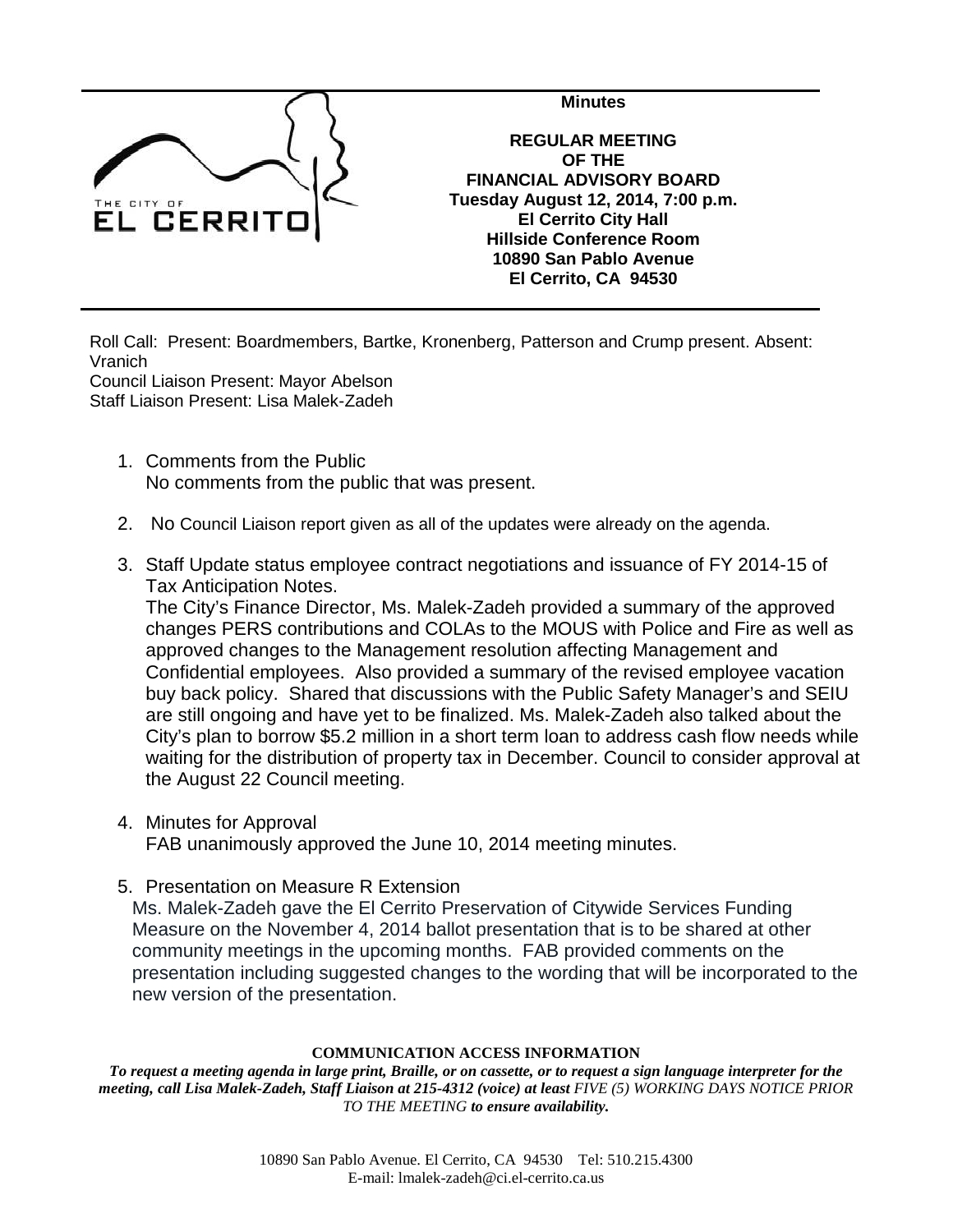City of El Cerrito Financial Advisory Board Meeting Minutes

6. Work Plan

Ms. Malek-Zadeh requested FAB add a review of the City's purchasing policies and suggested changes to the annual work plan. Also requested FAB select a date to present the work plan to the City Council. FAB agreed to add the review and requested Chair Vranich determine the best date to provide Council with the presentation of the work plan.

7. Discuss Agenda Items for the Next Meeting FY 2013 MOIC Quarterly Investment Plan